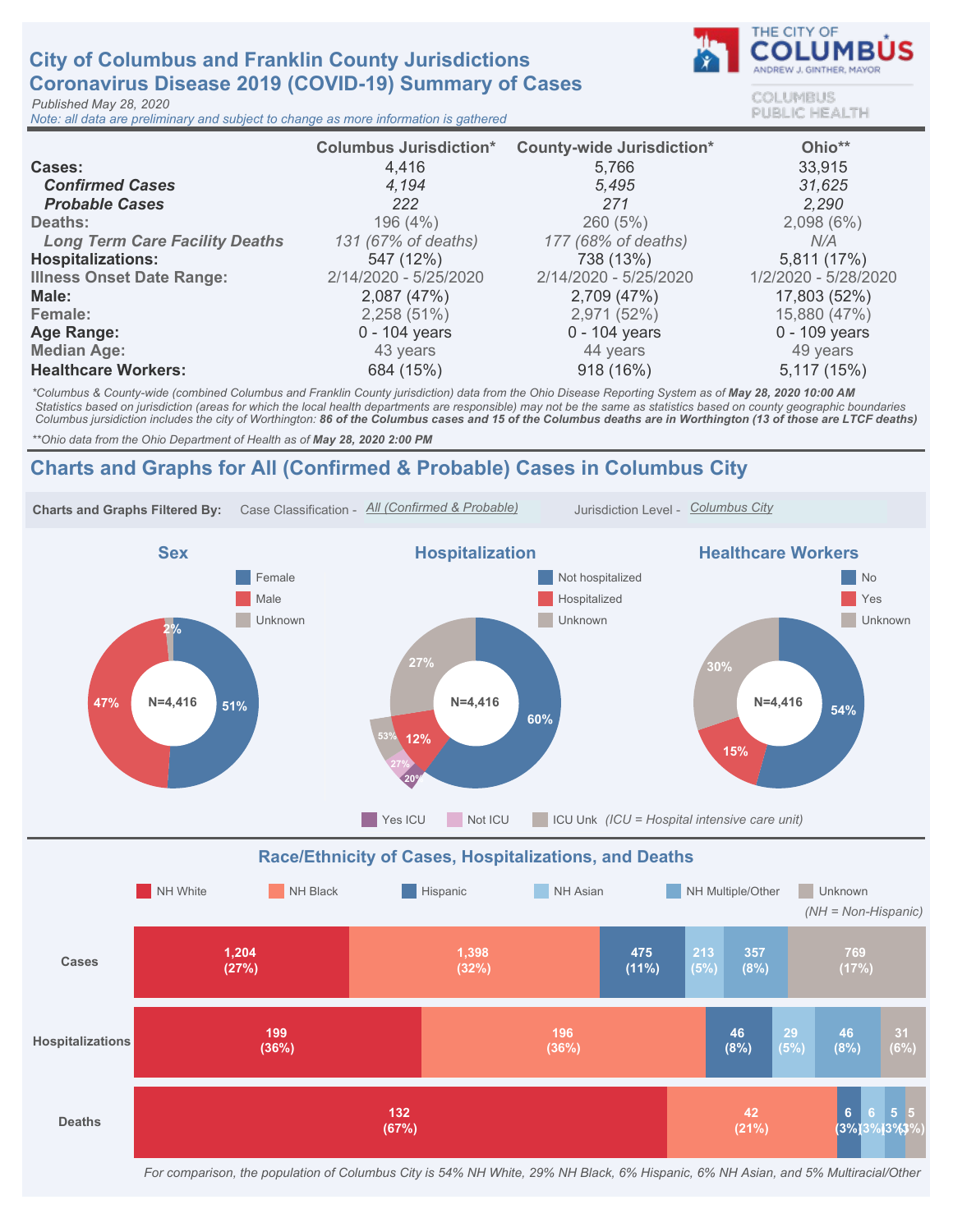# **City of Columbus and Franklin County Jurisdictions** Coronavirus Disease 2019 (COVID-19) Summary of Cases

(page 2) Published May 28, 2020

Note: all data are preliminary and subject to change as more information is gathered

Charts and Graphs Filtered By: Case Classification - All (Confirmed & Probable) Jurisdiction Level - Columbus City

#### Age of All (Confirmed & Probable) Cases in Columbus City (N=4,415\*)



#### Epi Curve: All (Confirmed & Probable) Cases in Columbus City by Onset Date (N=2,994\*\*)



### Newly-Reported All (Confirmed & Probable) Cases in Columbus City (N=4,389\*\*\*)



\*\*\*Includes cases reported through yesterday - today's cases not shown due to incompleteness Note: As of 4/8/2020, probable cases of COVID-19 are reportable in addition to confirmed cases COLUMBUS PUBLIC HEALTH

THE CITY OF